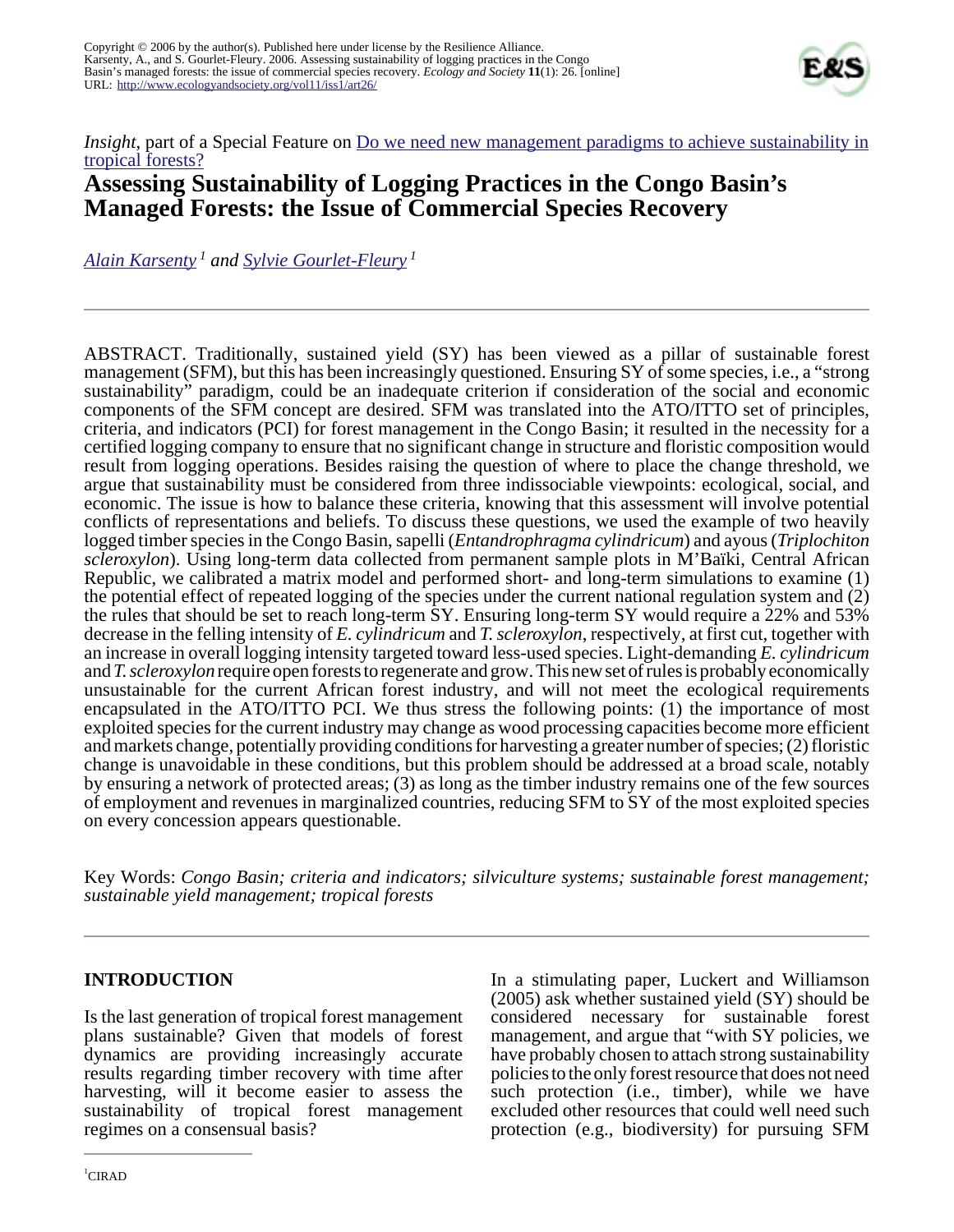[sustainable forest management]." Strong sustainability implies placing constraints on the reduction of stocks of natural capital to prevent irreversibility (non-substitutability between natural and capital assets), whereas weak sustainability may allow a decrease in stocks of natural capital, as long as levels of total capital (including human-made) are maintained. Luckert and Williamson (2005) suggest removing the prescribed annual allowable cut, which is designed to ensure SY, from the framework of SFM plans in favor of safe minimum standards "on components of forest capital that are subject to irreversibility and (or) that have public good features." The question of the necessity of SY is critical for tropical silviculture and management plan prescriptions in the tropics, where initial logging often takes place in primary forests with over-mature trees, and where felling cycles (in a properly managed forest) rarely exceed 30–40 years. Criteria and indicators likely to be used as a basis for certification in the tropics are sometimes very precise on this issue. For instance, amongst the ATO/ITTO (2003) set of principles, criteria, and indicators (PCI) for production forest management in Africa, Indicator 3.3.4 states "[t]he diversity and density of flora species are not significantly modified by harvesting," and "[t]he forest structure is similar before and after harvesting" (Subindicator 3.2.2.3.). Both clearly reflect a strong sustainability perspective.

Because this set of PCI is likely to be used in major certification schemes, and because numerous management plans are beginning to be implemented in central African countries (Gabon, Congo, Cameroon, Central African Republic), it is worth examining the projections of timber recovery for the first and subsequent felling cycles made by recent dynamics models, based on field data. These projections should be discussed within the perspective of sustainability, with different understandings attached to the concept of sustainability (weak, strong, etc.), and with regard to its three distinct, yet connected, aspects: social, ecological, and economic. Here, we discuss how to address this issue in a tropical forestry context, and point out in what respect the question, "is it sustainable?" cannot be answered without a preliminary reflection on the values that each person places on the sustainability concept itself, making a consensus on the matter rather unlikely.

#### **What is at stake?**

The central question is whether it is possible to reconcile a long-term supply of timber with longterm preservation of all ecological functions and processes of the forest, and above all, biodiversity. There is considerable debate on this point. Some authors (Rice et al. 1997, Bawa and Seidler 1998) argue that management of natural tropical forests cannot at the same time (1) be compatible with the maintenance of biodiversity, (2) be economically viable, and (3) result in long-term sustained timber yields. On the other hand, Pearce et al. (2003) suggest that this is possible under certain circumstances. Whereas Rice et al. (2001) argue in favor of a log-and-protect strategy, with an initial selective logging, followed by outright protection, Fredericksen and Putz (2003) claim that intensive silviculture in production forests should not be discouraged, and that in many places, this is the only way of ensuring the regeneration of valuable species, keeping loggers on restricted areas and making forestry a profitable activity.

Considering tree species, at least one fact can be acknowledged: It is impossible for a primary forest to quickly recover all the aspects of its initial state after logging. Because the standing volume that is first logged "has accumulated over a long period, the commercial timber is likely to be of a quality and volume that will probably not be matched in future cuts ... unless the logged forest is closed to further exploitation for a century or more. In this sense the first crop is, in practical terms, not repeatable" (Poore et al. 1989). The shift in structure and floristic composition is unavoidable; heliophilous species are favored by the opening of the stands and greater light availability. As a consequence, floristic alpha-diversity may temporarily increase as predicted by the intermediate disturbance theory (Connell 1978) and demonstrated, for example, by Molino and Sabatier (2001). But, there is a risk that, under short and repeated felling cycles, rare shade-tolerant species will be lost. Floristic diversity at the regional level could decrease because of the floristic homogenization of logged forests (Bawa and Seidler 1998).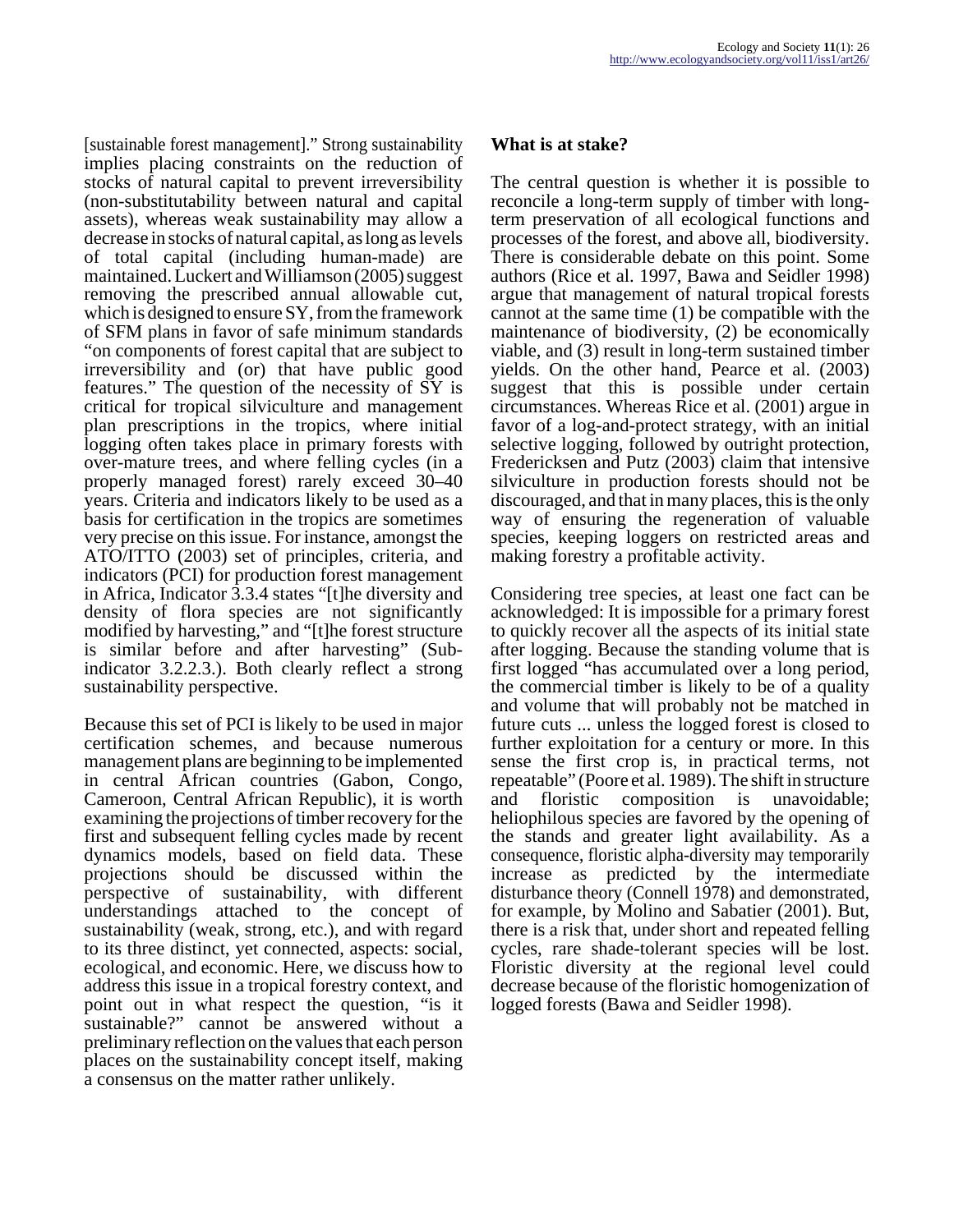#### **SIMULATION MODEL OF SINGLE-SPECIES RECOVERY AFTER LOGGING**

# **General features**

As data accumulate on permanent sample plots in various tropical forest sites, more is known about the behavior of particular species in undisturbed compared to disturbed stands. Models can be calibrated to determine, on a quantifiable basis, what the stand (or at least particular populations) will look like several years after logging. As illustrations, we focused on two important commercial species logged in the forests of the Central African Republic, namely sapelli (*Entandrophragma cylindricum*; Meliaceae) and ayous (*Triplochiton scleroxylon*; Sterculiaceae). Using long-term observations (19 years), the quality of the predictions made by simple matrix models over time-periods compatible with felling cycles currently used in tropical countries (25–40 years) can be illustrated (Fig. 1). These models can predict what will remain in the forest at the end of the first felling cycle with reasonable confidence, depending on the management rules adopted. We examined model predictions for *E. cylindricum* and *T. scleroxylon* at two sites in the Central African Republic: the M'Baïki experimental site (Bedel et al. 1998) and a nearby forest under concession (Table 1). In M'Baïki, no more than 16% and 30% of the exploitable trees of *E. cylindricum* and *T. scleroxylon*, respectively, could be recovered within the first felling cycle.

Predictions depend on the matrix parameters, and thus, on the data set used to compute them (here, the data from M'Baïki). They also greatly depend, for a given set of parameters, on the characteristics of the diameter-class structure of the population studied; whereas *E. cylindricum* accumulated a great number of large trees on the M'Baïki site, this was not the case in the forest concession, where the number of large trees was 4.5 times lower (Table 1). In the concession, the number of trees in intermediate classes, potentially future crop trees, was sufficient to ensure a recovery of 50% of the volume at the end of the first cycle.

An important point is to evaluate whether the levels of recovery are sustainable from a biological point of view. A possible way to examine this is to simulate the evolution of the populations of interest under a repeated felling regime reproducing the parameters of the first logging. In all cases, these

logging rules led to a decrease in the exploitable stock of trees (Fig. 2 and Table 1, for the 10th cycle) because of a decrease in the populations as a whole; half the population of trees  $\geq 10$  cm in dbh was lost within five cycles for *E. cylindricum*, and even more quickly for *T. scleroxylon*. A possible conclusion is that such regimes are biologically unsustainable over the intermediate to long term if the objective is to manage the stand under a sustained yield regime.

Among many potential solutions to approximate a sustained yield regime (e.g., cut once, change species for the second cut, and then cut the initial species on the third felling cycle), one is to reduce the felling intensity at the first cut; models can quickly help establish a suitable intensity, i.e., *that stabilizes the recovery of the exploited volume over time*. For *E. cylindricum* and *T. scleroxylon*, the targeted intensity would be 70% and 45% of the number of standing trees  $\geq$  the diameter cutting limit (DCL), respectively (Table 1). If economic sacrifices are important at the first cut (Table 1, compare the volume to be logged at first cut in the actual system with the mean volume logged in the sustainable system), the mean volume harvestable over the long-term should generally be higher than in the current system (Table 1, compare the mean volumes to be logged per cycle in the two systems).

# **Limits of the simulations**

Our simulations are based on various hypotheses, some of which must be examined seriously. First, the stands are opened by relatively high overall logging intensities or silvicultural operations to stimulate increments in tree diameter. Second, the data used to calibrate the parameters of the matrix models are representative of the species' behavior in both space and time. However, there is no reason why the parameters should not change with the physical characteristics of the site (M'Baïki versus the nearby forest concession), climate (rainy versus dry years, climate changes at the scale of several felling cycles), or local stand density.

The most limiting factor is the lack of knowledge of regeneration processes. The only information available from most permanent sample plots and most species is recruitment of individuals  $\geq 10$  cm in dbh. Recruitment events, like mortality events, are infrequent, and thus, difficult to model. Moreover, newly recruited trees cannot be linked to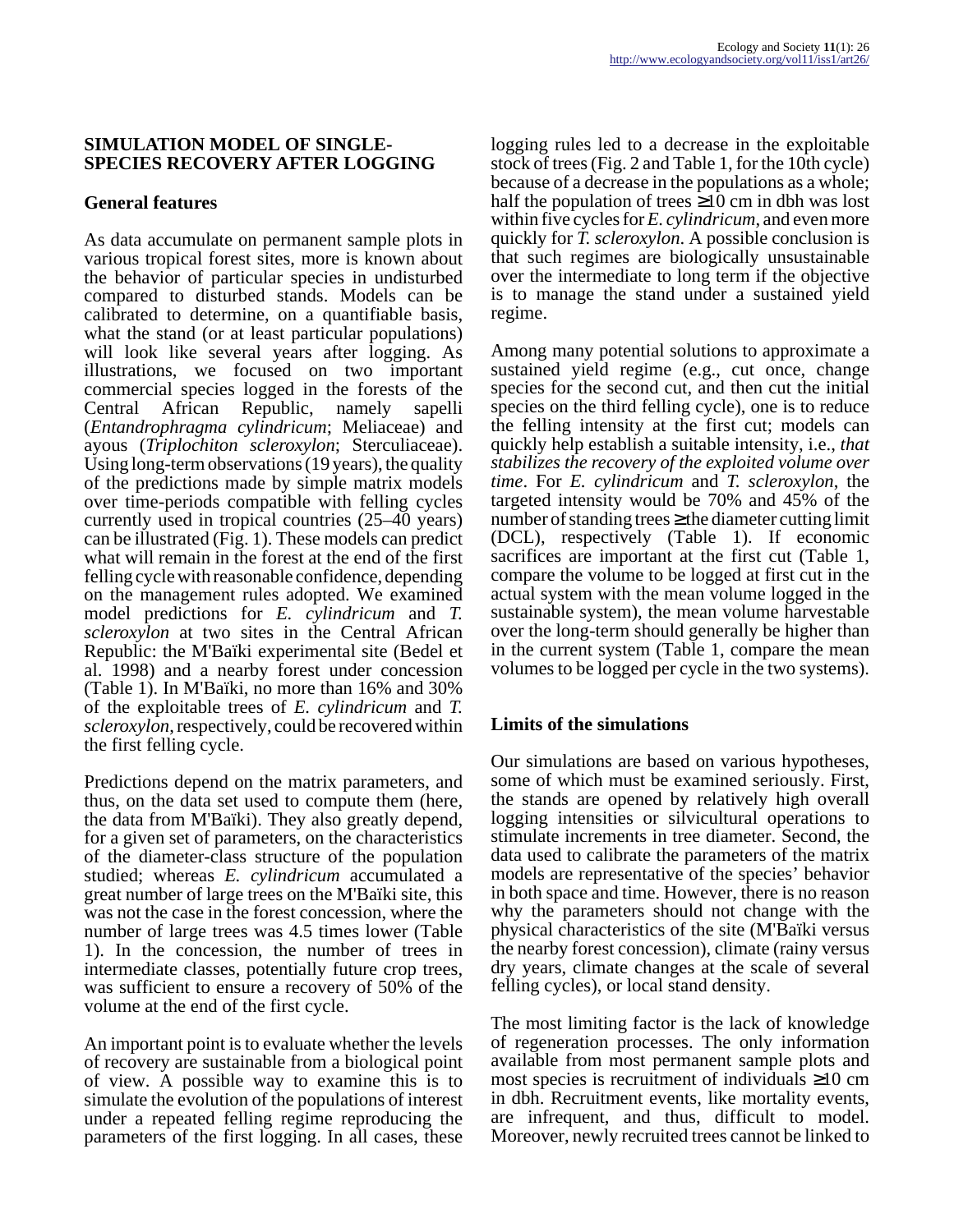**Fig. 1.** Evolution of the number of exploitable trees after logging for two important commercial species (*Entandrophragma cylindricum* and *Triplochiton scleroxylon*) in the Central African Republic (CAR). Predictions were made using a stochastic matrix model calibrated with data from the M'Baïki experimental site in the CAR (methods are described in Gourlet-Fleury et al. 2004, 2005), and were compared to long-term observations from this site.



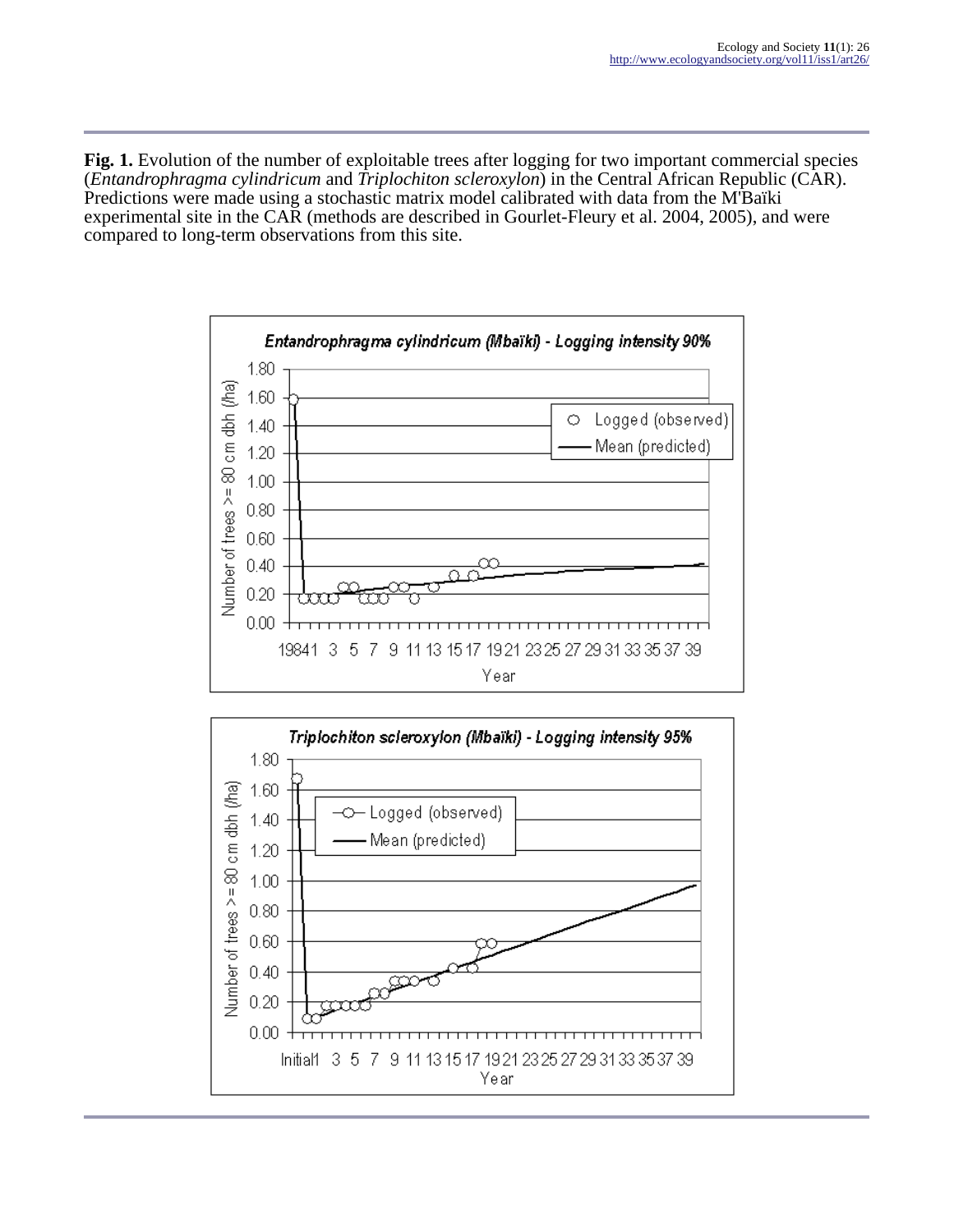**Table 1.** Evolution of the exploitable stock of two main commercial species logged in the Central African Republic (CAR; *Entandrophragma cylindricum* and *Triplochiton scleroxylon*) under the current felling regime.

| Species and logging rules                                                   |                                 | Actual rules                        |                                                |                  |                                   |                                                                          |                                    | Sustainable system           |                                                                                               |
|-----------------------------------------------------------------------------|---------------------------------|-------------------------------------|------------------------------------------------|------------------|-----------------------------------|--------------------------------------------------------------------------|------------------------------------|------------------------------|-----------------------------------------------------------------------------------------------|
|                                                                             |                                 | Logged (in-<br>DCL) at<br>first cut | Recovered<br>dividuals/ha $\geq$ after 1 cycle | Recovered<br>(%) | ndividuals/<br>ha) at<br>cycle 10 | Logged (i- Mean logged Proportion of<br>per cycle,<br>for $10$<br>cycles | stock removal<br>at each<br>cycle† | $ha \ge DCL$<br>at first cut | Logged (i- Mean logged<br>ndividuals/ in stabilized<br>system, per<br>cycle, for<br>10 cycles |
| E. cylindric-<br>um<br><b>DCL: 80</b><br>cm dbh<br>stock remo-<br>val†: 89% | M'Baïki                         |                                     |                                                |                  |                                   |                                                                          |                                    |                              |                                                                                               |
|                                                                             | Number                          | 1.42                                | 0.21                                           | 15.1             | 0.24                              | 0.45                                                                     |                                    | 1.10                         | 0.56                                                                                          |
|                                                                             | Volume $(m^3)$                  | 24.29                               | 3.87                                           | 15.9             | 3.25                              | 6.68                                                                     | 70% (comp-<br>ared to<br>89%)      | 18.96‡                       | 9.09                                                                                          |
|                                                                             | Proportion of Forest concession |                                     |                                                |                  |                                   |                                                                          |                                    |                              |                                                                                               |
|                                                                             | Number                          | 0.32                                | 0.16                                           | 49.3             | 0.12                              | 0.18                                                                     |                                    | 0.25                         | 0.22                                                                                          |
|                                                                             | Volume $(m^3)$                  | 4.28                                | 2.17                                           | 50.7             | 1.49                              | 2.44                                                                     |                                    | 3.341                        | 3.32                                                                                          |
|                                                                             | M'Baïki                         |                                     |                                                |                  |                                   |                                                                          |                                    |                              |                                                                                               |
| <b>DCL: 80</b><br>cm dbh<br>Proportion of<br>stock remo-<br>val†: 95%       | Number                          | 1.58                                | 0.67                                           | 42.3             | 0.09                              | 0.45                                                                     |                                    | 0.75                         | 0.67                                                                                          |
|                                                                             | $T.$ scleroxylon Volume $(m^3)$ | 29.07                               | 8.60                                           | 29.6             | 1.15                              | 6.51                                                                     | 45% (comp-<br>ared to<br>95%)      | 13.80‡                       | 14.70                                                                                         |
|                                                                             | <b>Forest concession</b>        |                                     |                                                |                  |                                   |                                                                          |                                    |                              |                                                                                               |
|                                                                             | Number                          | 0.80                                | 0.25                                           | 31.2             | 0.06                              | 0.23                                                                     |                                    | 0.38                         | 0.35                                                                                          |
|                                                                             | Volume $(m^3)$                  | 12.57                               | 3.24                                           | 25.8             | 0.67                              | 3.16                                                                     |                                    | 5.97‡                        | 7.28                                                                                          |

*Note:* The felling cycle is 30 years. Number of trees  $\geq$  diameter cutting limit (DCL) and corresponding volumes are predictions made using a stochastic matrix model calibrated with data from the M'Baïki experimental site in the CAR (methods are described in Gourlet-Fleury et al. 2004, 2005). On this site, the two species were logged on 12 ha. Predictions were also made for a forest concession located in the CAR, using data from a management survey performed in 2004. Volume equations used were site specific.

†Percentage of the number of **standing trees** ≥ DCL in the forest.

‡Respectively, 78% (*E. cylindricum*) and 47% (*T. scleroxylon*) of the number of trees or volume harvested at first cut under the current felling regime. The sacrifice at first cut would thus be 22% (*E. cylindricum*) and 53% (*T. scleroxylon*) of the commercial volume.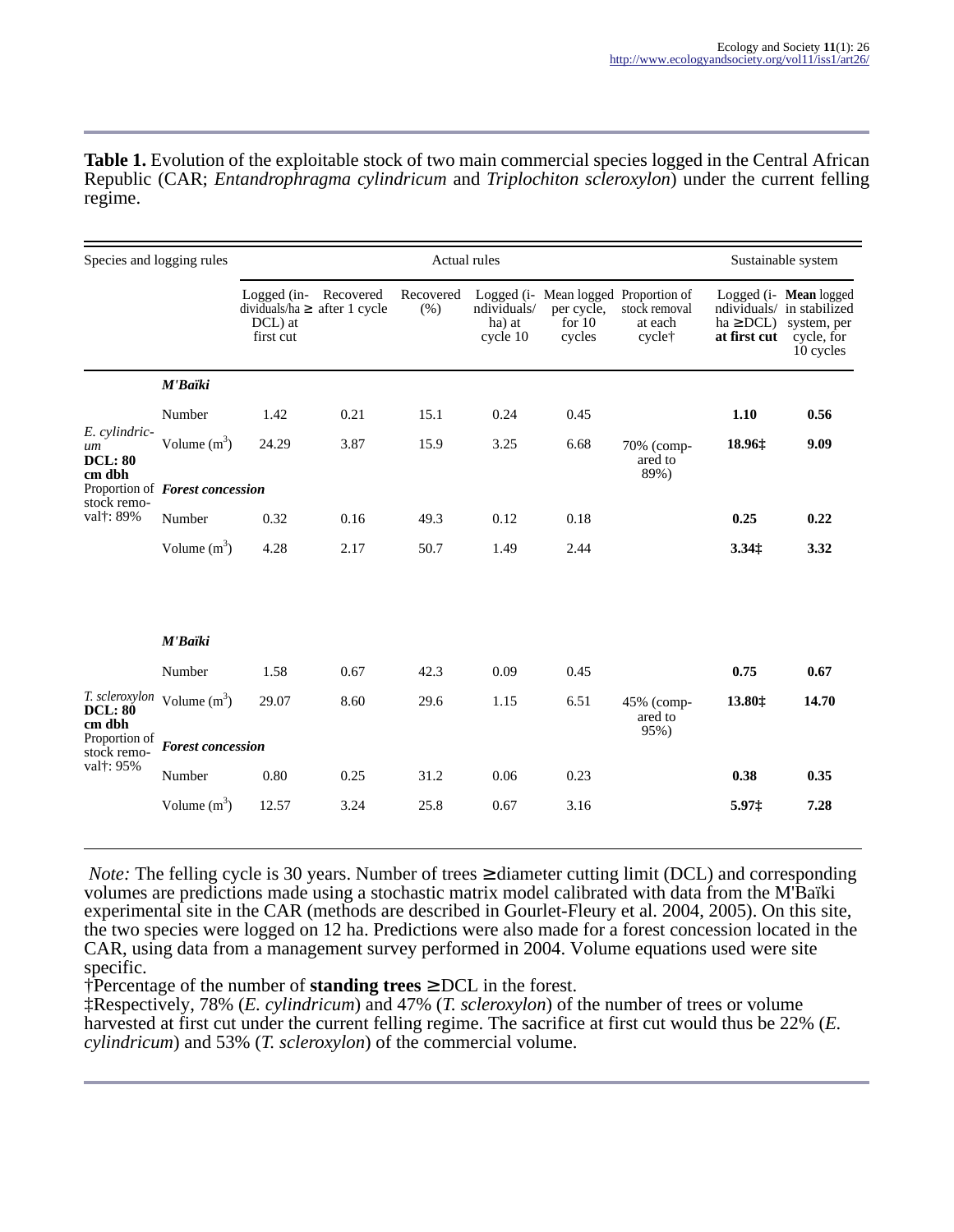**Fig. 2.** Evolution of the number of exploitable trees under a repeated felling regime reproducing the parameters of the first logging: diameter cutting limit (DCL) = 80 cm, logging intensity = 90% and 95% of the number of initial standing trees ≥ DCL for *Entandrophragma cylindricum* and *Triplochiton*  $scleroxylon$ , respectively, felling cycle = 30 yr. Recruitment among the smallest diameter class (10 cm dbh) was linked to the number of trees present in the largest diameter classes (≥80 cm dbh for *E. cylindricum* and ≥60 cm dbh for *T. scleroxylon*).



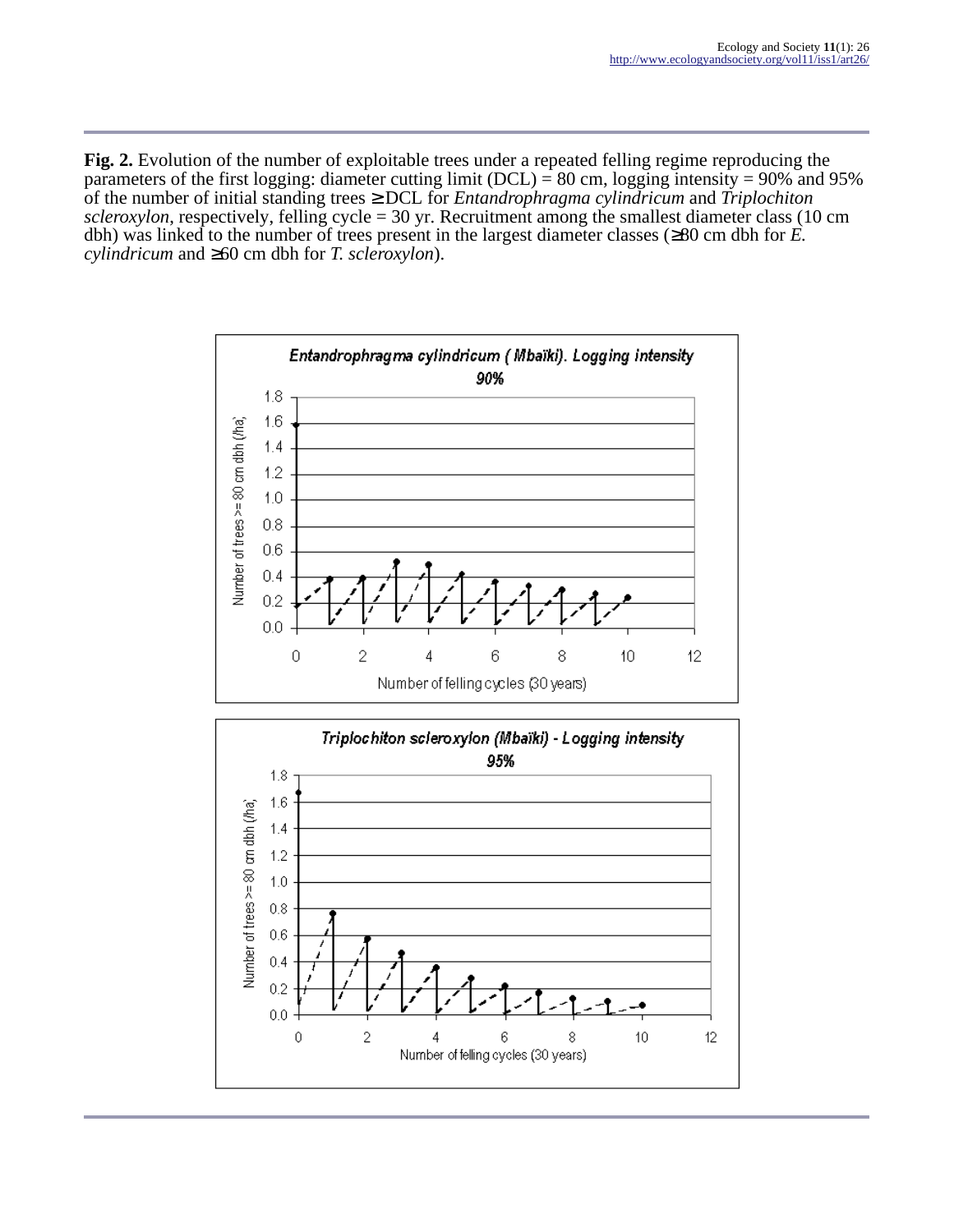the presence of mother trees because of the time that has elapsed since seed dispersal. Thus, repeated felling of mother trees has uncertain consequences for recruitment. For our simulations, we linked recruitment into the ≥10 cm dbh class to the number of trees present in the largest diameter classes. We took into account both the diameter of fructification of the species studied and the minimum time needed for a seed to reach 10 cm in dbh to identify the threshold for the large diameter classes (80 cm in dbh for *E. cylindricum*, 60 cm in dbh for *T. scleroxylon*).

#### **Do global disturbance levels endanger other species?**

Logging operations open the stands, increase light levels in all forest strata, and stimulate growth and recruitment into the  $\geq 10$  cm dbh class. They tend to either increase (*E. cylindricum*) or decrease (*T. scleroxylon*) mortality rates, depending on both the spatial pattern and degree of heliophily of the species. We accounted for these effects in our simulations, relying on data and behavior observed in the logged plots of M'Baïki. However, the applied logging intensities were high (4 trees/ha) compared to current practices because a large number of species were harvested, even though markets for them did not exist.

Such conditions greatly stimulated the population dynamics of light-demanding species, such as *E. cylindricum* and *T. scleroxylon*. Harvesting 1–2 trees/ha, as is currently done in most forest concessions of the Congo Basin, would probably not result in such dynamics; similar conclusions were reached by Fredericksen and Putz (2003), who emphasized that many valuable timber species in tropical forests cannot regenerate under low logging intensities. Felling the exploitable trees of *E. cylindricum* and *T. scleroxylon* while limiting the global opening of the stands would result in a rapid decrease in their populations. Matrix model simulations using parameters calibrated with data from undisturbed plots for these two species systematically showed quasi-extinction of the species within less than 10 cycles. This means that, when recommending a lower logging intensity for the species studied, we must *assume that the global intensity of logging in the stand remains the same* to keep it open. To achieve this, the logging effort should be distributed across a greater number of species or silvicultural operations should be undertaken after logging.

Although higher logging intensity does not appear to endanger the forest as a whole (Mbaro 2003, Gourlet-Fleury et al. 2004), the question of the longterm consequences of such regimes on the most shade-tolerant species remains unanswered. Gaining sustainable production of both heliophilous and shade-tolerant species while preserving most species in the stand may well be impossible. This leads to the question of what is preferable: (1) sustaining timber production for a larger range of species than today, based on rules defined with the help of models and allowing an unavoidable shift in floristic composition in dedicated areas; or (2) harvesting the whole available volume, then leaving with the hope that an efficient mechanism will protect it over the long term, as advocated by the proposed log-and-protect strategy (Rice et al. 2001).

#### **DISCUSSION: THE SUSTAINABILITY ISSUE**

Unlike Luckert and Williamson (2005), whose demonstration was for temperate forests, we argue that sustained yield and biodiversity conservation cannot be considered as fully distinct elements in tropical forests. However, as long as species are unlikely to reach extinction thresholds, sustainable yield of given species and sustainability of the socioeconomic development induced by industrial forestry must be clearly distinguished and specifically addressed.

# **Spatial- and time-scale issues**

In terms of geographic distributions, there is no doubt that the number of harvestable trees of *E. cylindricum* and/or *T. scleroxylon* will decrease in forest concessions. In protected areas, the evolution may be slower (light-demanding species may be progressively supplanted by shade-tolerant species in areas where the forest is closing), even though the trend is similar. In addition, some forest areas will remain beyond the "profitability perimeter" (i. e., "the geographical point where their access and harvest costs depleted the entire value of [the] forest resource" [Hyde et al. 1996]) for some time; public roads could, however, quickly change the magnitude of such a perimeter.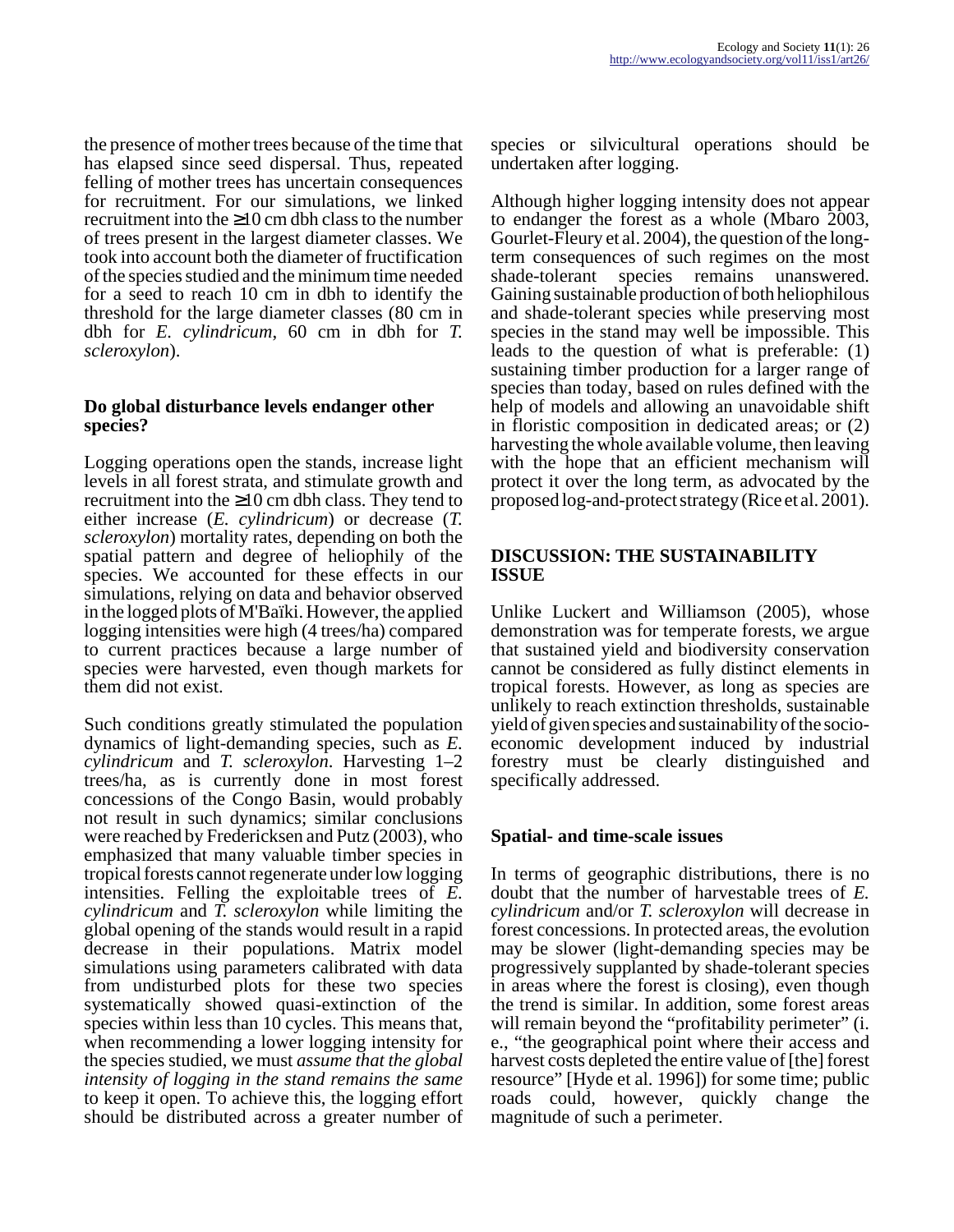In the context of hyper-selective logging focused on light-demanding species, such as in remote forests of Central Africa, actual logging operations frequently (but not systematically) accelerate floristic changes that will occur in some forests, regardless of whether they are logged. Only an increase in overall logging intensity (with appropriate silvicultural measures and reducedimpact logging practices to lower subsequent mortality rates) through an increase in the number of species exploited would open the canopy enough to divert the forest from its likely path of change. However, this may also entail some difficulties for shade-tolerant species.

There is also the question of time scale. The fact that companies only focus on a narrow range of species in the Congo Basin is caused by timber market characteristics, which evolve over time. In Africa, logging has taken place for more than a century and the story remains the same. First, loggers focus on the one or two market-known species (e.g., mahogany *Khaya ivorensis*), and cut almost all the valuable trees within the area encompassed by the profitability perimeter (generally along the coastline, navigable rivers, or railways). When the targeted species become scarce, loggers offer their European retailers one or several "equivalent" species to replace the declining one. Because the initial cut was very selective, the loggers are able to re-enter the once-logged areas to harvest the next new species. [This is one reason why the log-and-protect strategy advocated by Rice et al. (2001), which is "the forest equivalent to 'dehorning the rhino,' where logging [is] of low intensity and [of] high value timber species" (Gullison 2003), can be considered biased by a static view of timber economics in a highly selective logging context. Removing the "cream" during the initial cut does not eliminate the financial value of the forest, but requires only new skills (industrial and marketing) and market evolution to add value to the remaining species (and the smallest diameter trees)]. This logging process has extended to remote forests with the expansion of infrastructure that widened the boundaries of the profitability perimeter (keeping in mind, however, that the number of species that can be harvested profitably diminishes with increases in transportation costs). The development of local efficient woodprocessing capacities also enlarges the profitability perimeter because the value added to production offsets the increase in transportation costs. Thus, new species that were formerly ignored become

valuable for loggers and may be the basis of future logging cycles on previously logged areas.

#### **Economic issues**

Technical progress in wood processing, efficient commercial networks, and appropriate marketing all have the potential to allow this shift to new species. At the turn of the 20th century, nobody would have believed that any profit could be made in coastal African forests without including a large proportion of *K. ivorensis* or, in Gabon, okoumé (*Aucoumea klaineana*) in the harvest. *K. ivorensis* has become scarce nowadays, but has been replaced with other species. In the decades to come (i.e., over the next few cutting rotations), it seems unlikely that the forest industry will need the same proportion of *E. cylindricum* and/or *T. scleroxylon* as is required today to turn a profit. However, restricting the harvest today by 22–53% (figures suggested for both species in our case study) may force logging activities to grind to a halt because companies would probably be unable to replace the volumes lost with alternative species in the short term. In the intermediate term, one can hypothesize that market structure, technical progress, and the characteristics of companies will evolve and allow future loggers to rely on alternative species. Obviously, this is less a prediction than a mere possibility to be assessed against the (likely) possibility that companies may have to close down because of current restrictions on allowed volumes of key commercial species.

SFM, considered as the expression of sustainable development in a given sector, implies that the needs of both current and future generations are potentially satisfied. What will the needs of future generations be regarding tropical timber, let alone tropical forests? What proportion of today's harvested quantities of *E. cylindricum* or *T. scleroxylon* will the industry need to remain profitable over, say, the next 30, 60, or 100 years? Will the emerging schemes of payment for environmental services fulfill their promise in the future, making natural tropical forest logging incongruous? If so, is it worth placing a high level of short-term constraint, in terms of volume recovery rates, on the most exploited species?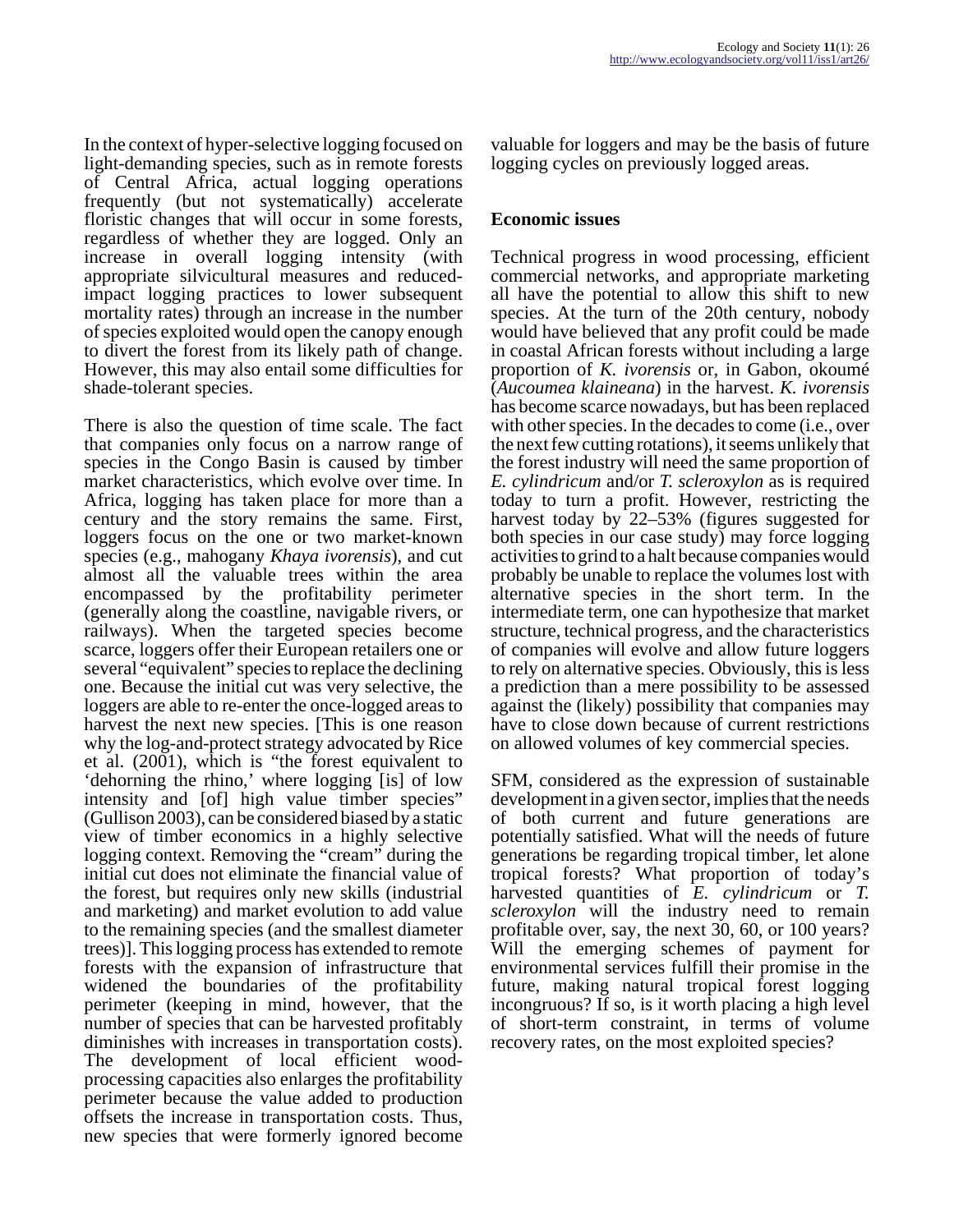#### **The social dimension**

The social dimension of this issue is equally important. Industrial workers in the world's poorest countries rarely have a choice of job; it is in their interest, therefore, that timber activities remain sustainable to provide them with stable employment. Local populations using forest resources also generally have an interest in sustainable timber activities, provided that they can benefit from earmarked fiscal revenues, job opportunities, and social transfers organized through the concession system (cahier des charges) in countries where it exists. In the context of highly selective yields, the main risk for local populations is the growing scarcity of species, such as *E. cylindricum*, that produce goods used in the local economy, such as caterpillars, bark, oil, fruits, etc.

Few quantitative studies have been undertaken to verify whether highly selective logging practices in these low-population areas undermine the ability of local populations to meet their non-timber forest product (NTFP) needs. In the Congo Basin, notably in Cameroon, the case of moabi (*Baillonella toxisperma*) has been heralded as an example of the negative social impact of excessive logging focused on a single species that plays an important role in local livelihoods (Les Amis de la Terre 2005). However, it has been shown in Cameroon (Vermeulen and Doucet 2004) that the number of *B. toxisperma* trees needed to sustain a local Badjoué community NTFP economy is significantly smaller than the existing population of adult trees. Moreover, the rate of recovery of *B. toxisperma* after logging by a forest company operating in the same area is sufficient to fulfill the community's needs. Similar conclusions were reached by Eba'a Atyi (2000), who studied several species both logged for timber and used by villagers for NTFP in the area of Kribi, Cameroon.

# **What thresholds, what trade-offs?**

Unlike in most temperate forests, it is impossible to separate yield and biodiversity issues in tropical forests; some commercial species are endemic, not very suitable for plantations, and thus, vulnerable. Promoting SFM entails acceptance of trade-offs between volume recovery of some species and forest economic rent that could be expected by the most efficient timber company in the short term (the capacity to re-create rents with a different yield

composition takes time and is within the capability of only a few companies). But how can one evaluate the "acceptable" level of trade-off? Will it be possible to reach a consensus for, say, delivering forest certification?

Current criteria, such as those of the ATO/ITTO (2003), do not allow for much change in forest composition. Thus, they reflect a strong sustainability perspective that may be incompatible with the perpetuation of logging in the Congo Basin. The proposal for stabilized yield over time made in our numerical simulation in the Central African Republic, which allows only 47–78% recovery of the first-cut volume of *E. cylindricum* and *T. scleroxylon*, would probably be judged nonsustainable if one applies the ATO/ITTO (2003) criteria on a strict basis. If one assumes a more flexible interpretation, one could foresee the extreme difficulty or practical impossibility of reaching a consensus on an agreed-upon target recovery threshold that would be needed to certify the new logging practice as sustainable. This anticipated difficulty in achieving a consensus on such sensitive issues has probably to do with the fact that tropical certification is progressing very slowly (Rametsteiner and Simula 2003), and when it expands in some areas, it is challenged by environmental groups (see Counsell 1999, Freris and Laschefski 2001).

Uncertainty, a factor frequently used to explain difficulties encountered in evaluating the sustainability of activities such as tropical forest management, provides space for representation of conflicts reflecting personal and collective values, which are, by themselves, uneasy to reconcile (see Wang 2004). In scientific terms, some simple predictions have become increasingly easy to formulate, thanks to modeling and experiments, but the assessment of sustainability and the decision of what prescription to use remains fraught with difficulties; indeed, stakeholders have their own ideas of the balance among the three dimensions of sustainable development (social, economic, and ecological) and apply different implicit discount rates according to the situation. Because several companies operating in the Congo Basin are currently implementing forest management plans and are hoping to acquire certification within a couple of years, the coming debates are likely to be harsh, with major economic implications at the subregional level. Scientific results are likely to be mobilized by opposite-thinking stakeholders, who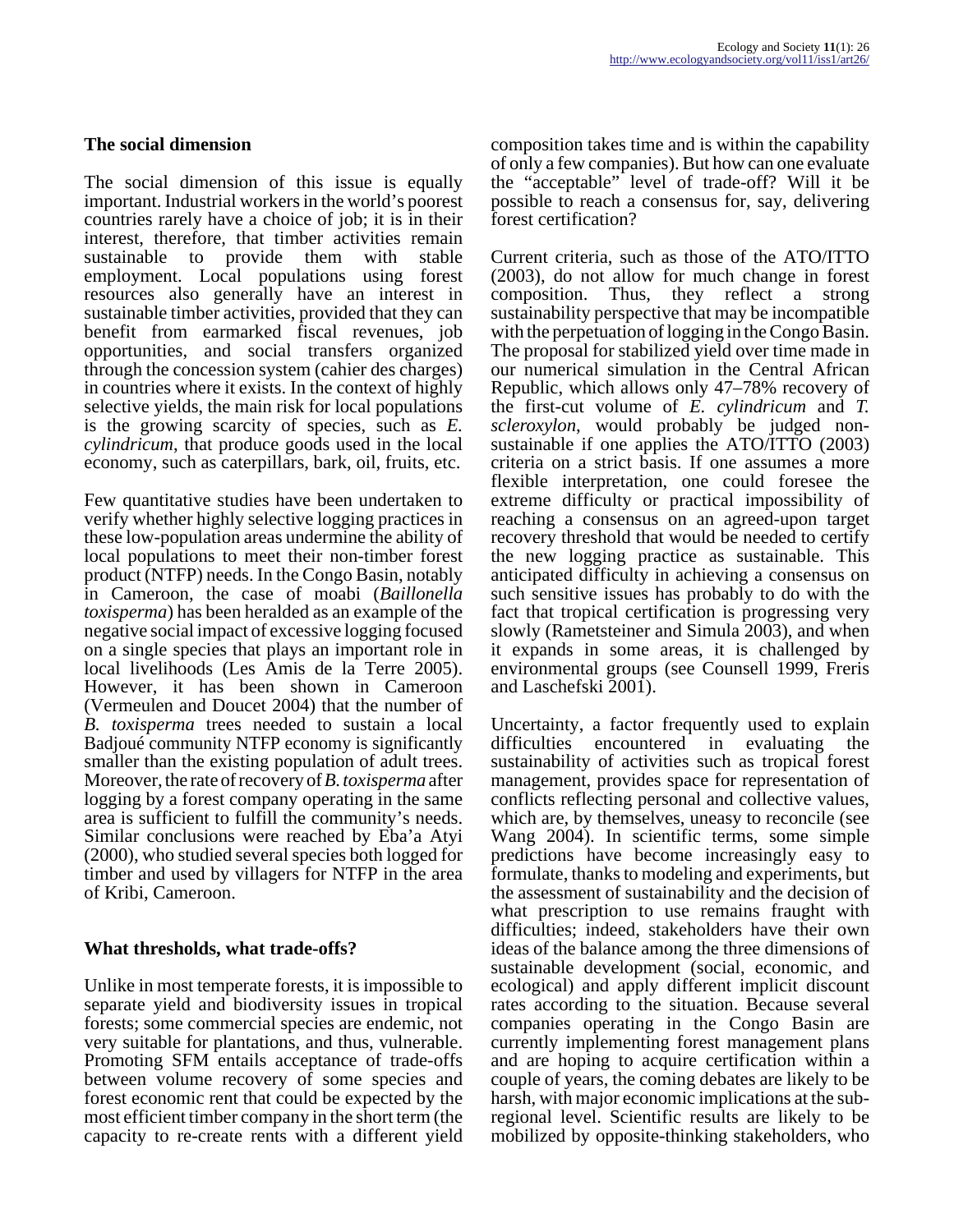will derive very different conclusions from the same data. It is unlikely that these same stakeholders will agree upon species recovery thresholds after logging, inasmuch as the species targeted is not threatened by extinction.

#### **A few wise measures to be applied**

As discussed above, if logging intensity is increased in places where canopy openness is insufficient to ensure better regeneration of commercial lightdemanding species, some shade-tolerant species could become at risk, even though it is difficult to assess the risk. This risk must be alleviated at the regional scale through the design of a network of protected areas, as is partially the case in the Congo Basin. At the local scale, within management units, undisturbed areas should also be designated to preserve valuable habitats and serve as refuges for animals and seed sources for as great a number of species as possible.

Within production areas, where it is known that the forest structure will change, logging rules should be adapted to the real biological potentialities of the exploited species (Sist and Brown 2004) and reduced-impact logging methods implemented. Even if important gaps remain, a corps of knowledge exists that can help forest managers make objective decisions in this direction.

Moreover, one should not overlook well-targeted policy measures. Where global logging intensity is considered too low for the regeneration of commercial light-demanding species, the use of economic instruments to increase the profitability perimeter of less-used species could be helpful. Lowering taxes on abundant, but less-exploited species, such as limba/fraké (*Terminalia superba*), tali (*Erythrophleum suaveolens*), or agba/tola (*Gossweilerodendron balsamiferum*) in several Congo Basin countries, appears to be an appropriate incentive in this perspective, even if this represents only one limited fraction of the total cost. In the intermediate term, economic signals should be adjusted to foster the shift in species use expected from the industry.

#### **CONCLUSIONS**

The expansion of forest management plans, even if they are certified by a third party, will not remove doubts about their sustainability because the assessment of such quality depends on its conception; strong sustainability versus weak sustainability is a first major distinction that can be broken down into further, more subtle, distinctions. In this respect, the expression "sustainable forest management," when referring to exploitation under public authority-approved management plans, should be avoided, at least in research papers.

One merit of advocates of the log-and-protect strategy (Rice et al. 1997, Rice et al. 2001, Gullison 2003) is to have initiated the debate on the feasibility of sustainable logging of tropical forests with regard to long-term biodiversity conservation and economic profitability. These authors suggest a single selective cut, using reduced-impact logging methods, as early and fast as possible, to leave the remaining logged-over forest for full long-term conservation. This strategy has been criticized from an economic and socio-political perspective (Bulkan 2004, Karsenty 2004, Karsenty and Nasi 2004, Romero and Andrade 2004) and a silvicultural perspective (Pearce et al. 2003), but has reached a large international audience. Whatever one thinks of the log-and-protect strategy, one should acknowledge that translating the SFM paradigm into a silvicultural strategy is no easy task, especially when considering the issue of sustained yield of most currently exploited species. The simulation carried out on two typical species of the Congo Basin indicated that one possible way of stabilizing their yield over time is to decrease the rate of logging of the targeted species at first cut and increase the overall harvest intensity, i.e., cutting more less-used species using reduced-impact logging methods, to boost their renewal over time. In the Congo Basin, where current logging focuses on two or three species (Ruiz Pérez et al. 2005) and timber extraction rates per unit area are very low (1–2 trees/ ha for  $8-12 \text{ m}^3$  of commercial timber extracted in hinterlands), intensification of harvest strategies focusing on abundant and less-used species appears biologically viable for these species. However, it still must prove its economic feasibility to be viewed as sustainable. We argue that this shift in logging practices is likely to occur in the intermediate term, but is economically questionable in the short term.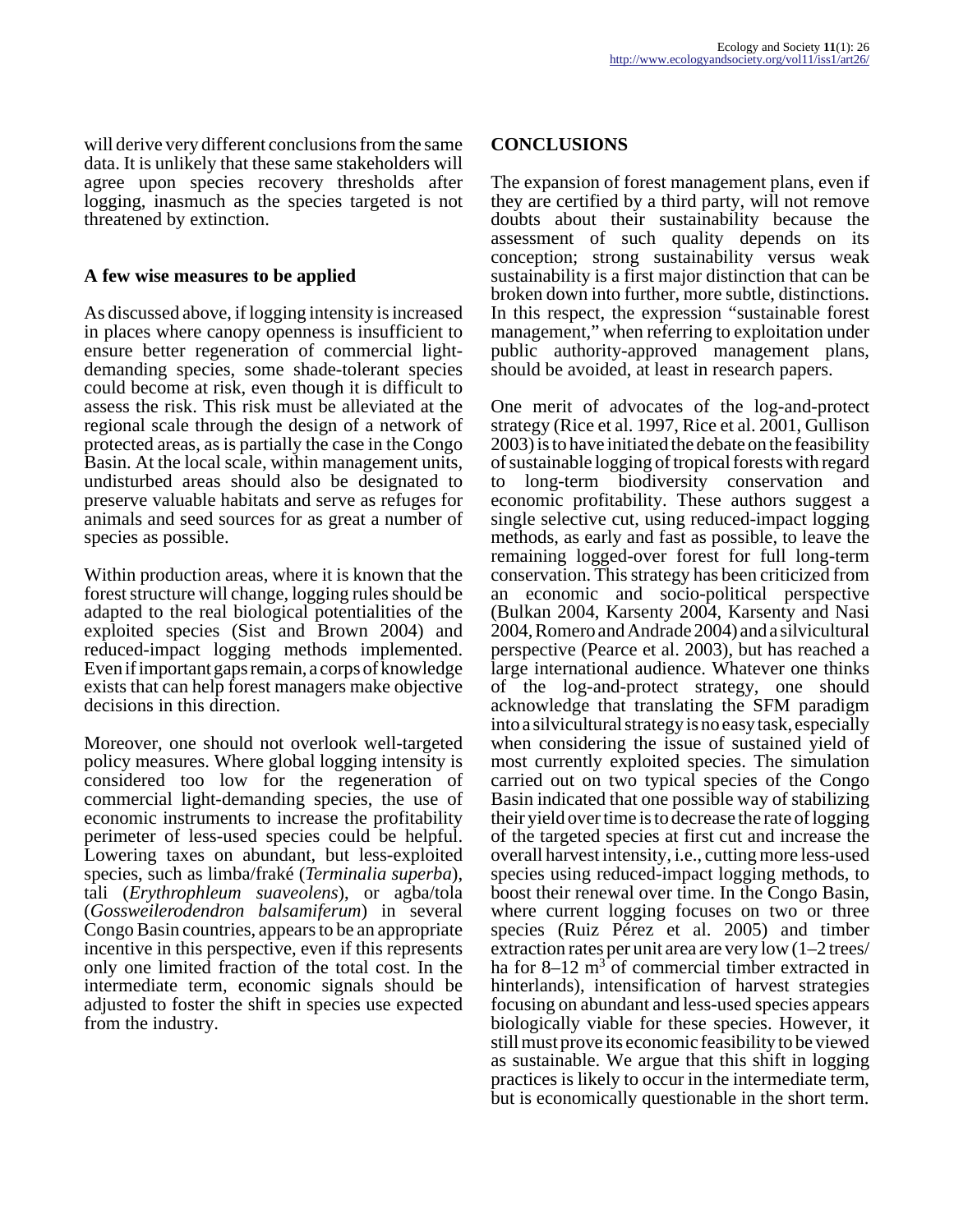Embarking on such a path would entail a change in the structure and composition of exploited forests in the sub-region to meet the industry's current and future needs (including the assumption that the industry will be capable of reaching high standards of efficiency for giving value to currently less-used species) and to consolidate a local or national development based on the timber industry. On the other hand, protected areas, which have seemingly shown their effectiveness for the conservation of forest cover and structure (Bruner et al. 2001), will maintain a forest cover undisturbed by logging and constitute an alternative path for the evolution of large tracts of forest areas.

Could this potential change be qualified as coevolution between a managed ecosystem and a socio-economic sphere? In our sense, it might be, but one should recognize that the situation is still far from occurring in the regions mentioned. Forests under management plans still represent a minor proportion of the area devoted to logging; reentry on logged-over areas before the end of the legal felling cycle (mandatory rotation length) is frequent and small-scale unregulated logging is still spreading as a consequence of the socio-economic crisis. Another question deals with agriculture and population growth. Would the overall development pattern in these countries favor a Kuznet's curvelike path (with less reliance on land and natural resources, thanks to farming intensification), or will the current extensification trends continue? In any case, as long as the timber industry remains one of the rare activities able to raise significant revenue and employment in increasingly economically marginalized countries, endeavors in this direction appear worthy of support until credible global alternatives to natural forest exploitation emerge.

*Responses to this article can be read online at: <http://www.ecologyandsociety.org/vol11/iss1/art26/responses/>*

#### **Acknowledgments:**

*The data used in this paper came from the M'Baïki site, and from a forest concession managed with the help of the "Projet d'Appui à la Réalisation des Plans d'Aménagement Forestier" (PARPAF) in the Central African Republic. The M'Baïki site is managed by the "Institut Centrafricain de la Recherche Agronomique" (ICRA) and the*

*"Ministère des Eaux, Forêts, Chasse, Pêche, chargé de l'Environnement" (MEFCPE) of the CAR, with the help of the Forest Department of CIRAD, and is funded by the centrafrican forest fund and the French Ministry of Foreign Affairs. PARPAF is funded by the French Ministry of Foreign Affairs.* 

# **LITERATURE CITED**

**African Timber Organization and International Tropical Timber Organization.** 2003. *ATO/ITTO principles, criteria and indicators for the sustainable management of African natural tropical forests.* ITTO Policy Development Series, Number 14. [online] URL: [http://www.itto.or.jp/live/Live\\_S](http://www.itto.or.jp/live/Live_Server/155/ps14e.pdf) [erver/155/ps14e.pdf](http://www.itto.or.jp/live/Live_Server/155/ps14e.pdf).

**Bawa, K. S., and R. Seidler.** 1998. Natural forest management and conservation of biodiversity in tropical forests. *Conservation Biology* **12**(1):45-55.

**Bedel, F., L. Durrieu de Madron, B. Dupuy, V. Favrichon, H.-F. Maître, A. Bar-Hen, and P. Narboni.** 1998. *Dynamique de croissance dans des peuplements exploités et éclaircis de forêt dense africaine. Dispositif de M'Baïki en République Centrafricaine (1982–1995).* Série FORAFRI, Numero 1. CIRAD-Forêt, Montpellier, France.

**Bruner, A. G., R. E. Gullison, R. E. Rice, and G. A. B. da Fonseca.** 2001. Effectiveness of parks in protecting tropical biodiversity. *Science* **291**:125-128.

**Bulkan, J.** 2004. Reply to Niesten and Rice's comment. *International Forestry Review* **6**  $(1):61-63$ . [online] URL: [http://www.extenza-eps.com/](http://www.extenza-eps.com/CFA/doi/abs/10.1505/ifor.6.1.61.32063) [CFA/doi/abs/10.1505/ifor.6.1.61.32063](http://www.extenza-eps.com/CFA/doi/abs/10.1505/ifor.6.1.61.32063).

**Connell, J. H.** 1978. Diversity in tropical rainforests and coral reefs. *Science* **199**:1302-1310.

**Counsell, S.** 1999. *Trickery or truth? An examination of the effectiveness of the forest stewardship council.* The Rainforest Foundation, London, UK.

**Eba'a Atyi, R.** 2000. *TROPFOMS, a decision support model for sustainable management of South-Cameroon's rain forests.* Tropenbos-Cameroon Series, Number 2. Tropenbos Foundation, Kribi, Cameroon.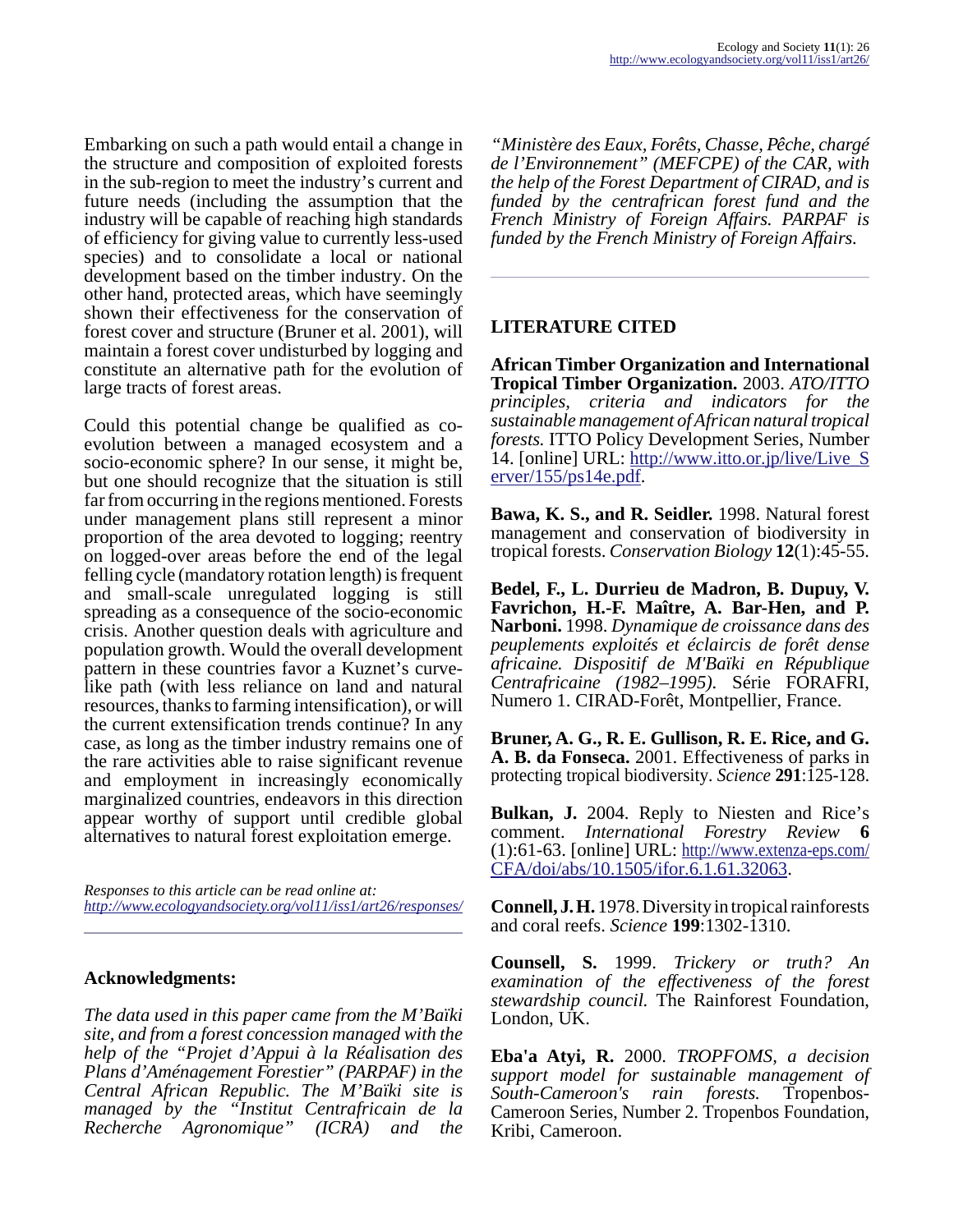**Fredericksen, T. S., and F. E. Putz.** 2003. Silvicultural intensification for tropical forest conservation. *Biodiversity and Conservation* **12**:1445-1453.

**Freris, N., and K. Laschefski.** 2001. Seeing the wood from the trees. *Ecologist* **31**(6). [online] URL: [http://www.wald.org/fscamaz/fsc\\_eco2.pdf.](http://www.wald.org/fscamaz/fsc_eco2.pdf)

**Gourlet-Fleury, S., V. Favrichon, L. Schmitt, and P. Petronelli.** 2004. Consequences of silvicultural treatments on stand dynamics at Paracou. Pages 254-280 *in* S. Gourlet-Fleury, J.-M. Guehl, and O. Laroussinie, editors. *Ecology and management of a neotropical rainforest. Lessons drawn from Paracou, a long-term experimental research site in French Guiana.* ECOFOR and Elsevier, Paris, France.

**Gourlet-Fleury, S., G. Cornu, S. Jésel, H. Dessard, J.-G. Jourget, L. Blanc, and N. Picard.** 2005. Using models for predicting recovery and assessing tree species vulnerability in logged tropical forests: a case study from French Guiana. *Forest Ecology and Management* **209**(1-2):69-86.

**Gullison, R. E.** 2003. Does forest certification conserve biodiversity. *Oryx* **37**(2):153-165. [online] URL: [http://www.yale.edu/forestcertification/](http://www.yale.edu/forestcertification/pdfs/03_oryx_certification.pdf) [pdfs/03\\_oryx\\_certification.pdf.](http://www.yale.edu/forestcertification/pdfs/03_oryx_certification.pdf)

**Hyde, W. F., G. S. Amacher, and W. Magrath.** 1996. Deforestation and forest land use: theory, evidence, and policy implications. *World Bank Research Observer* **11**(2):223-248.

**Karsenty, A.** 2004. Des rentes contre le développement? Les nouveaux instruments d'acquisition mondiale de la biodiversité et l'utilisation des terres dans les pays tropicaux. *Mondes en Développement* **127**:61-74.

**Karsenty, A., and R. Nasi.** 2004. Les concessions de conservation sonnent-elles le glas de l'aménagement forestier durable? *Revue Tiers Monde* **177**:153-162.

**Les Amis de la Terre.** 2005. *Moabi: arbre de vie ou de profit?* Les Amis de la Terre. [online] URL: [http://www.amisdelaterre.org/IMG/pdf/](http://www.amisdelaterre.org/IMG/pdf/doccampagnemoabi.pdf) [doccampagnemoabi.pdf.](http://www.amisdelaterre.org/IMG/pdf/doccampagnemoabi.pdf)

**Luckert, M. K., and T. Williamson.** 2005. Should

sustained yield be part of sustainable forest management? *Canadian Journal of Forest Research* **35**:356-364.

**Mbaro, T.** 2003. *Effets des traitements sylvicoles sur la structure et la dynamique des peuplements forestiers du dispositif de Mbaïki en RCA.* Mémoire de DSPU. ENGREF-CIRAD, Montpellier, France.

**Molino, J.-F., and D. Sabatier.** 2001. Tree diversity in tropical rain forests: a validation of the intermediate disturbance hypothesis. *Science* **294**:1702-1704.

**Pearce, D., F. E. Putz, and J. K. Vanclay.** 2003. Sustainable forestry in the tropics: panacea or folly? *Forest Ecology and Management* **172**(2-3):229-247. [online] URL: [http://dx.doi.org/10.1016/S0378-1127](http://dx.doi.org/10.1016/S0378-1127(01)00798-8) [\(01\)00798-8.](http://dx.doi.org/10.1016/S0378-1127(01)00798-8)

**Poore, D., P. Burgess, J. Palmer, S. Rietbergen, and T. Synnott.** 1989. *No timber without trees.* Earthscan, London, UK.

**Rametsteiner, E., and M. Simula.** 2003. Forest certification—an instrument to promote sustainable forest management? *Journal of Environmental Management* **67**(1):87-98. [online] URL: [http://dx.](http://dx.doi.org/10.1016/S0301-4797(02)00191-3) [doi.org/10.1016/S0301-4797\(02\)00191-3.](http://dx.doi.org/10.1016/S0301-4797(02)00191-3)

**Rice, R. E., R. E. Gullison, and J. W. Reid.** 1997. Can sustainable management save tropical forests? *Scientific American* **276**:44-49.

**Rice, R. E., C. A. Sugal, S. M. Ratay, and G. A. B. da Fonseca.** 2001. *Sustainable forest management: a review of conventional wisdom.* Advances in Applied Biodiversity Science, Number 3. CABS/Conservation International, Washington, D.C., USA. [online] URL: [http://www.cid.harvard.](http://www.cid.harvard.edu/esd/events/Rice,%20et%20al%20SFM.pdf) [edu/esd/events/Rice,%20et%20al%20SFM.pdf](http://www.cid.harvard.edu/esd/events/Rice,%20et%20al%20SFM.pdf).

**Romero, C., and G. I. Andrade.** 2004. Letters: 3. *Conservation Biology* **18**(6):1454-1455. [online] URL: [http://dx.doi.org/10.1111/j.1523-1739.2004.1](http://dx.doi.org/10.1111/j.1523-1739.2004.1858_3.x) [858\\_3.x](http://dx.doi.org/10.1111/j.1523-1739.2004.1858_3.x).

**Ruiz Pérez, M., D. E. de Blas, R. Nasi, J. A. Sayer, M. Sassen, C. Angoué, N. Gami, O. Ndoye, G. Ngono, J.-C. Nguinguiri, D. Nzala, B. Toirambe, and Y. Yalibanda.** 2005. Logging in the Congo Basin: a multi-country characterization of timber companies. *Forest Ecology and Management* **214**  $(1-3):221-236$ . [online] URL: http://dx.doi.org/10.1